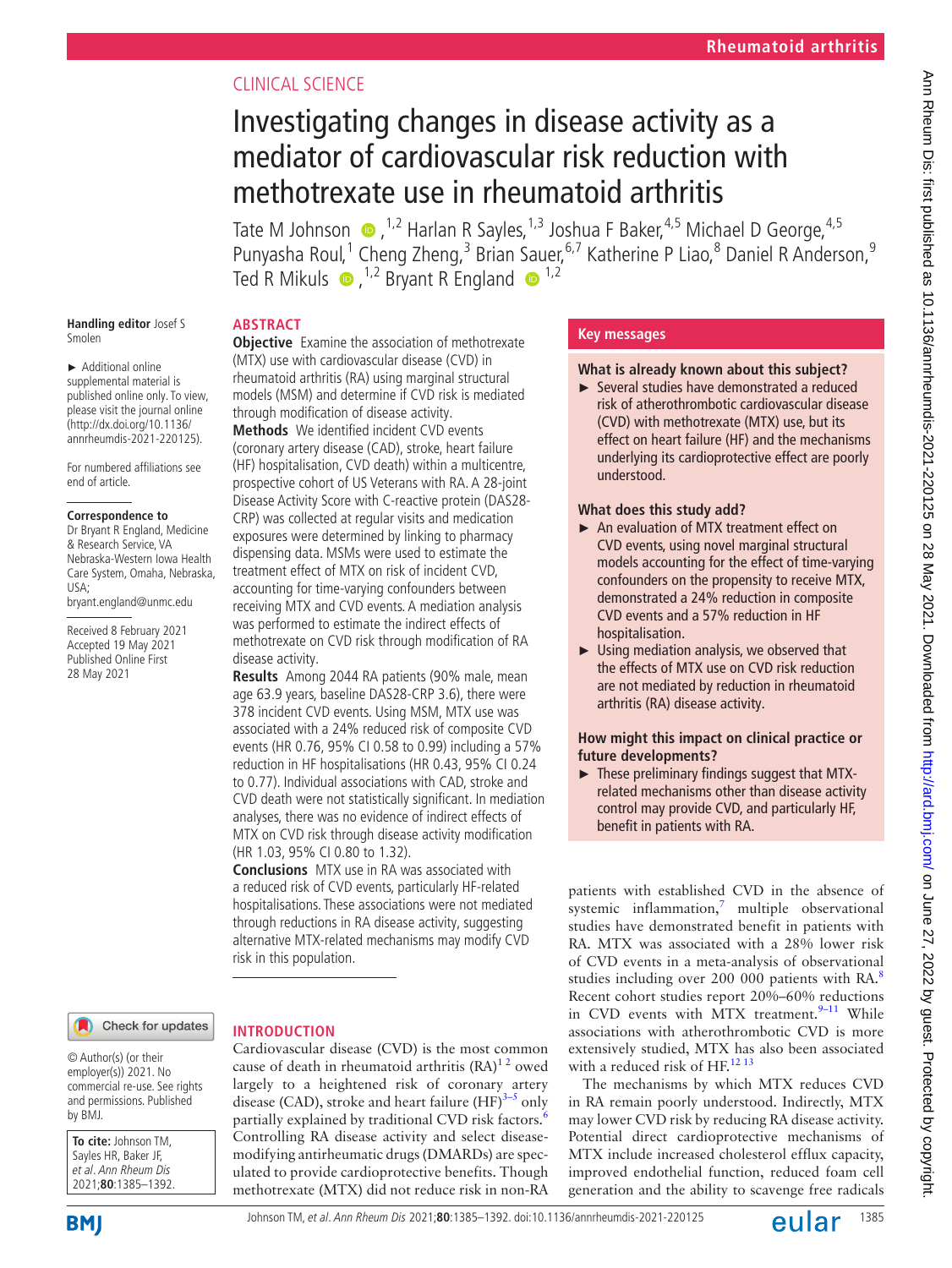implicated in CVD pathogenesis. $14-17$  Improved understanding of the mechanisms by which MTX reduces CVD in RA may help clinicians optimally use MTX as therapeutic options expand.

In this study, we evaluated the association of MTX with incident CVD in a prospective cohort of US Veterans with RA to test the hypothesis that CVD risk reduction with MTX in RA is mediated through modification of RA disease activity.

# **PATIENTS AND METHODS**

# **Study design**

We conducted a cohort study in the Veterans Affairs Rheumatoid Arthritis (VARA) registry, a multicentre, prospective cohort of US Veterans with RA initiated in 2003.<sup>18</sup> Participants are  $>18$ years of age and satisfy 1987 American College of Rheumatology (ACR) classification criteria for RA.<sup>19</sup> Participants signed informed consent for participation. Demographic data are obtained at enrolment while clinical data, including ACR Core Measures for RA disease activity, are collected at each visit. We followed patients from the latter of VARA enrolment or 1 April 2005 until incident CVD event, death or end of study period (1 April 2015).

# **DMARD exposure**

Prescription fills for MTX and other conventional DMARDs (hydroxychloroquine, sulfasalazine, leflunomide), tumour necrosis factor (TNF) inhibitors (adalimumab, etanercept, infliximab, certolizumab, golimumab), non-TNF biologics (rituximab, abatacept, tocilizumab) and prednisone were identified from pharmacy dispensing records in the VA Corporate Data Ware-house (CDW).<sup>[20](#page-6-10)</sup> Drug courses were defined from dispensing data using established algorithms. $^{21}$  $^{21}$  $^{21}$  Because our hypothesis focused on whether current disease activity (affected by prior MTX exposure) mediated future CVD risk, we used a 90-day lookback (180 days for rituximab) at each encounter to define drug exposure ([online supplemental figure 1](https://dx.doi.org/10.1136/annrheumdis-2021-220125)).

# **RA disease activity**

Patient and provider global assessments of disease activity, swollen and tender joint counts, and C reactive protein (CRP) values were used to calculate time-varying 28-joint Disease Activity Scores (DAS28-CRP) at each VARA encounter. Missing disease activity components (joint counts 3.6%, global assessment 10.8% and acute phase reactant 5.1% of observations) were imputed using the last observation carried forward for subsequent missing data.

# **Covariates**

Covariates were selected a priori and included age, sex, race, body mass index (BMI) categories, smoking status, comorbidities (including the Rheumatic Disease Comorbidity Index $^{22}$ ), and use of aspirin, statins and non-steroidal anti-inflammatory drugs (NSAIDs). Demographics and smoking status were obtained at baseline. Time-varying BMI was obtained from the VA CDW, using the value closest to the visit date.<sup>23</sup> Comorbidities including hypertension, hyperlipidaemia, diabetes, CAD, cerebrovascular disease, HF, chronic kidney disease and chronic liver disease were defined by  $\geq 2$  inpatient or outpatient International Classification of Disease, Ninth Revision (ICD-9) codes prior to the index date [\(online supplemental table 1\)](https://dx.doi.org/10.1136/annrheumdis-2021-220125). Statin use was defined at baseline by the presence of at least one dispensing episode in the year prior to index. Aspirin and NSAIDs were defined at each visit using registry data as these agents are frequently obtained over the counter.

# **Outcomes**

The primary outcome was a composite of incident (occurring after the index date) CAD (myocardial infarction (MI), percutaneous coronary intervention (PCI) or coronary artery bypass grafting (CABG)), stroke, HF hospitalisation or CVD-related death. Secondary outcomes included a composite of atherothrombotic major adverse cardiovascular events (MACE; CAD, stroke or CVD-related death) and individual CVD outcomes. CVD-related deaths were determined from the National Death Index (NDI), using ICD-10 codes I00–I99. Non-fatal events were identified using an administrative algorithm incorporating previ-ously validated ICD-9 codes [\(online supplemental table 2\)](https://dx.doi.org/10.1136/annrheumdis-2021-220125).<sup>24-30</sup> We queried the VA CDW, requiring a primary or secondary hospital discharge diagnosis for CAD or stroke, including transient ischaemic attack. Since it is a chronic condition, HF was required to be a primary discharge diagnosis. Coronary revascularisation was identified using ICD-Procedure and Current Procedural Terminology codes for PCI and CABG. A random sample of CVD events was validated by medical record review using previously described adjudication criteria,  $24,26$  yielding a positive predictive value (PPV) of 90% for CAD and 83% for HF hospitalisations. The PPV for stroke was 70%; thus, all stroke events were validated by medical record review. Since acute events such as MI and stroke may result in treatment outside the VA, we identified outpatient CAD and stroke diagnoses in patients without a hospitalised event in the VA ([online supple](https://dx.doi.org/10.1136/annrheumdis-2021-220125)[mental table 2](https://dx.doi.org/10.1136/annrheumdis-2021-220125)). All events identified through this approach were validated by medical record review.

# **Statistical analysis**

Baseline characteristics were stratified by ever-exposure or never-exposure to MTX during the study period. Crude incidence rates (IRs) and IR ratios (IRRs) for CVD events were estimated based on time-varying MTX exposure.

Marginal structural models (MSM) were used to evaluate the association of time-varying MTX use with CVD events. As time-varying covariates may dynamically affect the likelihood of receiving MTX, traditional analytical methods assessing the association of MTX with CVD events are at risk for substantial residual confounding.<sup>[31](#page-7-0)</sup> MSM uses inverse probability weighting to account for the influence of time-fixed and time-varying confounders on the propensity to receive MTX, providing a more robust measure of causality between MTX and incident CVD risk[.31](#page-7-0) MSM methods are described in detail in [online](https://dx.doi.org/10.1136/annrheumdis-2021-220125) [supplemental appendix](https://dx.doi.org/10.1136/annrheumdis-2021-220125), following the approach described by Fewell *et al.*<sup>[32](#page-7-1)</sup> Variables from current and prior visits were used to estimate the propensity to receive MTX at the current visit. Standardised mean differences (SMD) were calculated to ensure covariate balance.<sup>[33](#page-7-2)</sup> In secondary analyses, we stratified patients by baseline DAS28-CRP (moderate/high vs remission/low) and high-sensitivity CRP (hs-CRP, with a previously used cut-off of 2  $mg/L^{34}$  $mg/L^{34}$  $mg/L^{34}$ , restricted analyses to those without a history of MACE or HF, and examined these associations in those with RA duration of  $<$  5 years.

Recognising that RA disease activity represents a potential confounder and/or mediator in the exposure–outcome pathway between MTX and CVD [\(figure](#page-2-0) 1), additional MSMs were used to estimate natural indirect effects through disease activity modification and direct effects of MTX exposure on CVD risk based on this causal structure.<sup>[35](#page-7-4)</sup> Specific methods for this approach are detailed in [online supplemental appendix](https://dx.doi.org/10.1136/annrheumdis-2021-220125). DAS28-CRP at the current visit served as the mediator between treatment with MTX and subsequent CVD events. Secondary analyses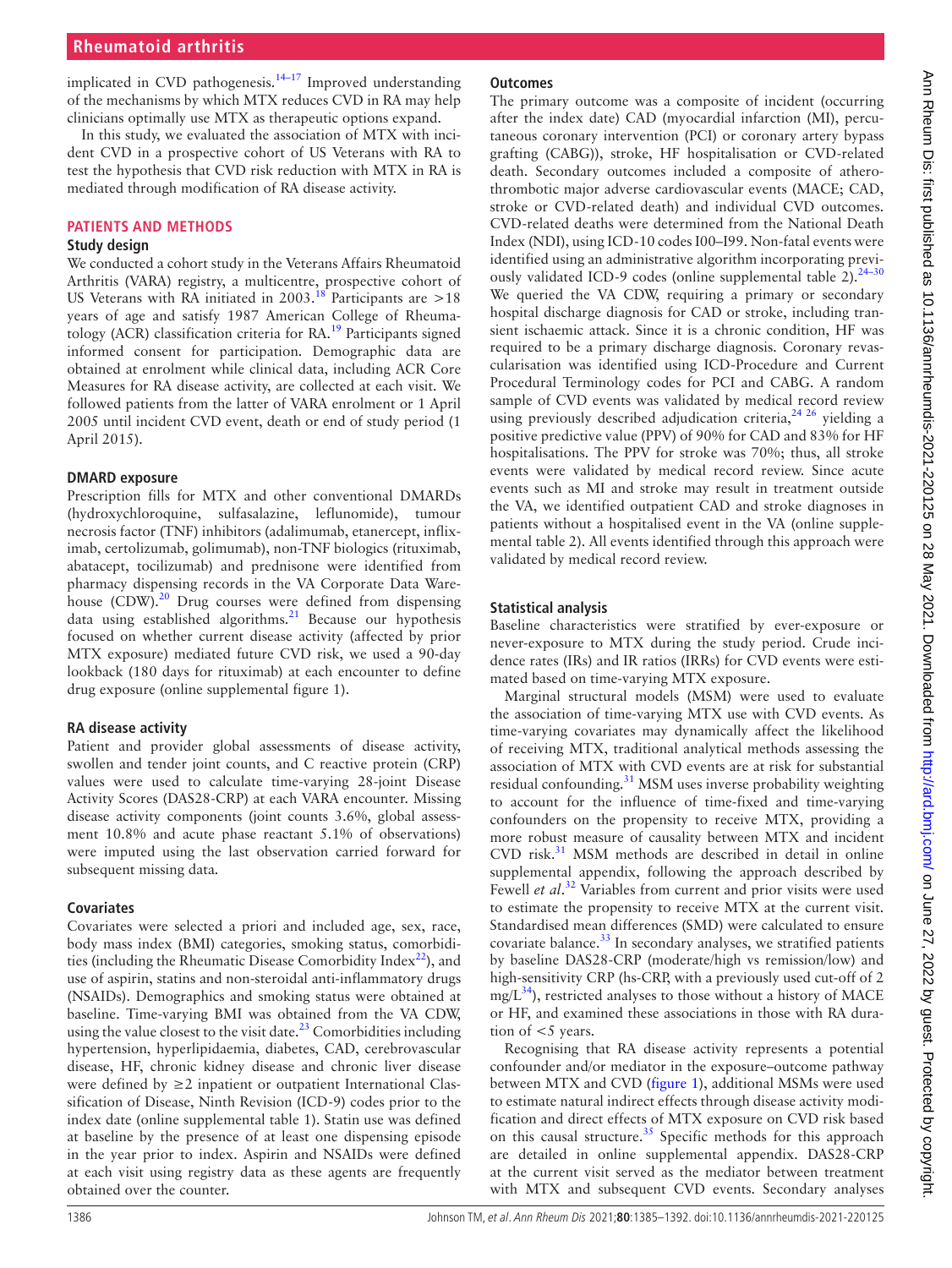

<span id="page-2-0"></span>**Figure 1** Directed acyclic graph modelling the causal framework between methotrexate (exposure) and incident cardiovascular disease (outcome). RA disease activity is both affected by MTX exposure and influences CVD risk, thus acts as the primary mediator of interest in this analysis. All confounding variables listed are assumed to influence the exposure, mediator and CVD outcome. RA disease activity measures included the DAS28-CRP as well as measures of systemic inflammation (erythrocyte sedimentation rate and CRP). ASA, aspirin; BMI, body mass index; CRP, C reactive protein; CVD, cardiovascular disease; DMARDs, disease modifying anti-rheumatic drugs; MTX, methotrexate; NSAIDs, non-steroidal anti-inflammatory drugs; RA, rheumatoid arthritis.

examined measures of systemic inflammation (erythrocyte sedimentation rate or CRP) as mediators between MTX exposure and CVD events. All analyses were completed using Stata V.15.1 software (StataCorp) within the VA Informatics and Computing Infrastructure.[20](#page-6-10)

# **Patient and public involvement**

Patients and the public were not directly involved in the design or completion of this study.

## **RESULTS**

# **Baseline characteristics**

We followed 2044 Veterans with RA over 10 360 patient-years (median follow-up of 4.9 years, mean of 11.4 visits per patient). Patients were predominantly male (90.0%), white (77.0%), in their seventh decade (mean age 63.9 years) and seropositive (79.2% rheumatoid factor (RF) positive, 77.8% anti-cyclic citrullinated peptide (anti-CCP) positive) with a mean DAS28-CRP of 3.6. Of 1090 patients on MTX at baseline, 561 discontinued MTX during the follow-up. Among patients not on MTX at baseline, 272 patients initiated MTX during the follow-up. Follow-up time was similar between patients treated with (5.0 years) or without (4.8 years) MTX at baseline. Demographics, BMI, smoking status and CVD-related comorbidities were similar by exposure group, with a modestly higher frequency of hyperlipidaemia in the MTX ever-exposed population ([table](#page-2-1) 1). Chronic kidney disease and liver disease were more common in MTX unexposed patients, as was the use of leflunomide and sulfasalazine. Across all observations, biological DMARD and prednisone use was similar between MTX exposure groups, while other conventional DMARDs were more frequent in MTX unexposed patients (52.8% vs 36.9% of observations).

# **Incidence of CVD events**

We identified 378 composite CVD events with an incidence of CAD, stroke, HF hospitalisation and CVD-related death of 14.2, 6.0, 7.9 and 15.0 events per 1000 person-years, respectively

<span id="page-2-1"></span>

| Table 1 | Baseline characteristics of veterans with rheumatoid               |
|---------|--------------------------------------------------------------------|
|         | arthritis, stratified by methotrexate (MTX) ever-exposure (N=2044) |

|                                     | MTX ever-exposed (N=1369) | <b>MTX</b> never-<br>exposed (N=675) |
|-------------------------------------|---------------------------|--------------------------------------|
| Age (years)                         | 63.8 (11.2)               | 64.1 (10.6)                          |
| Male sex, $N$ $(\%)$                | 1238 (90.4)               | 602 (89.2)                           |
| White race, $N$ $(\%)$              | 1046 (76.4)               | 527 (78.1)                           |
| $BMI$ (kg/m <sup>2</sup> )          | 28.7 (5.8)                | 28.1 (5.3)                           |
| Healthcare utilisation*             |                           |                                      |
| Inpatient                           |                           |                                      |
| Outpatient                          | 0.2(0.6)<br>16.8(15.0)    | 0.2(0.7)<br>17.8 (16.2)              |
| High school graduate, N (%)         | 1116 (86.6)               | 536 (86.7)                           |
| Smoking status, N (%)               |                           |                                      |
| Current                             |                           |                                      |
| Former                              | 348 (25.5)<br>719 (52.7)  | 189(28.1)                            |
| Never                               | 298 (21.8)                | 363 (54.0)<br>120(17.9)              |
| Comorbid conditions, N (%)          |                           |                                      |
| <b>RDCI</b>                         | 1.29(1.31)                | 1.40 (1.39)                          |
| Hypertension                        | 858 (62.7)                | 436 (64.6)                           |
| Hyperlipidaemia                     | 682 (49.8)                | 315 (46.7)                           |
| <b>Diabetes</b>                     | 301 (22.0)                | 154 (22.8)                           |
| Coronary artery disease             | 327 (23.9)                | 173 (25.6)                           |
| Cerebrovascular disease             | 91 (6.6)                  | 53 (7.9)                             |
| <b>Heart failure</b>                | 109(8.0)                  | 63(9.3)                              |
| Chronic kidney disease              | 66 (4.8)                  | 55 (7.5)                             |
| <b>Chronic liver disease</b>        | 22(1.6)                   | 60(8.9)                              |
| Lung disease                        | 303 (22.1)                | 204 (30.2)                           |
| <b>RA-related factors</b>           |                           |                                      |
| Rheumatoid factor positive,<br>N(%) | 1035 (78.2)               | 520 (81.1)                           |
| Anti-CCP positive, N (%)            | 1013 (76.7)               | 513 (80.2)                           |
| RA disease duration (years)         | 10.5(11.1)                | 13.4 (11.6)                          |
| Tender joint count                  | 5.5(6.9)                  | 4.3(6.2)                             |
| Swollen joint count                 | 4.5(5.6)                  | 3.6 (5.0)                            |
| <b>Patient Global</b>               | 41.2 (25.7)               | 39.5 (24.7)                          |
| Provider Global                     | 35.0 (23.1)               | 32.9 (22.6)                          |
| ESR (mm/hr)                         | 25.6 (22.6)               | 28.3 (24.4)                          |
| CRP (mg/dL)                         | 1.5(2.4)                  | 1.6(2.6)                             |
| hs-CRP (mg/L)                       | 1.2(2.0)                  | 1.2(1.9)                             |
| DAS28-CRP                           | 3.7(1.4)                  | 3.4(1.3)                             |
| <b>MDHAQ</b>                        | 0.9(0.6)                  | 0.9(0.6)                             |
| Medication use, N (%)               |                           |                                      |
| Hydroxychloroquine                  | 306 (25.9)                | 175 (22.4)                           |
| Sulfasalazine                       | 106(7.7)                  | 92 (13.6)                            |
| Leflunomide                         | 52(3.8)                   | 144 (21.3)                           |
| Prednisone                          | 605 (44.2)                | 252 (37.3)                           |
| <b>TNF</b> inhibitor                | 343 (25.1)                | 210 (31.1)                           |
| Non-TNF biologic                    | 23 (1.7)                  | 15 (2.2)                             |
| <b>Statins</b>                      | 599 (43.8)                | 290 (43.0)                           |
| Aspirin                             | 85 (6.2)                  | 41 (6.1)                             |
| <b>NSAIDs</b>                       | 475 (34.7)                | 234 (34.7)                           |

Baseline characteristics are stratified by whether a patient was ever exposed to MTX during the study period. Values mean (SD) unless otherwise noted.

\*Number of visits in the 12 months prior to index date.

.BMI, body mass index; DAS28, disease activity score with 28-joint count; ESR, erythrocyte sedimentation rate; hs-CRP, high sensitivity C-reactive protein; MDHAQ, multidimensional health assessment questionnaire; MTX, methotrexate; NSAIDs, non-steroidal anti-

inflammatory drugs; RA, rheumatoid arthritis; RDCI, Rheumatic Disease Comorbidity Index.

([table](#page-3-0) 2). Crude IRRs demonstrated a reduced incidence of HF hospitalisation (IRR 0.48, 95% CI 0.30 to 0.77) as well as composite CVD events (IRR 0.83, 95% CI 0.67 to 1.02) and CVD-related death (IRR 0.76, 95% CI 0.55 to 1.05) in MTX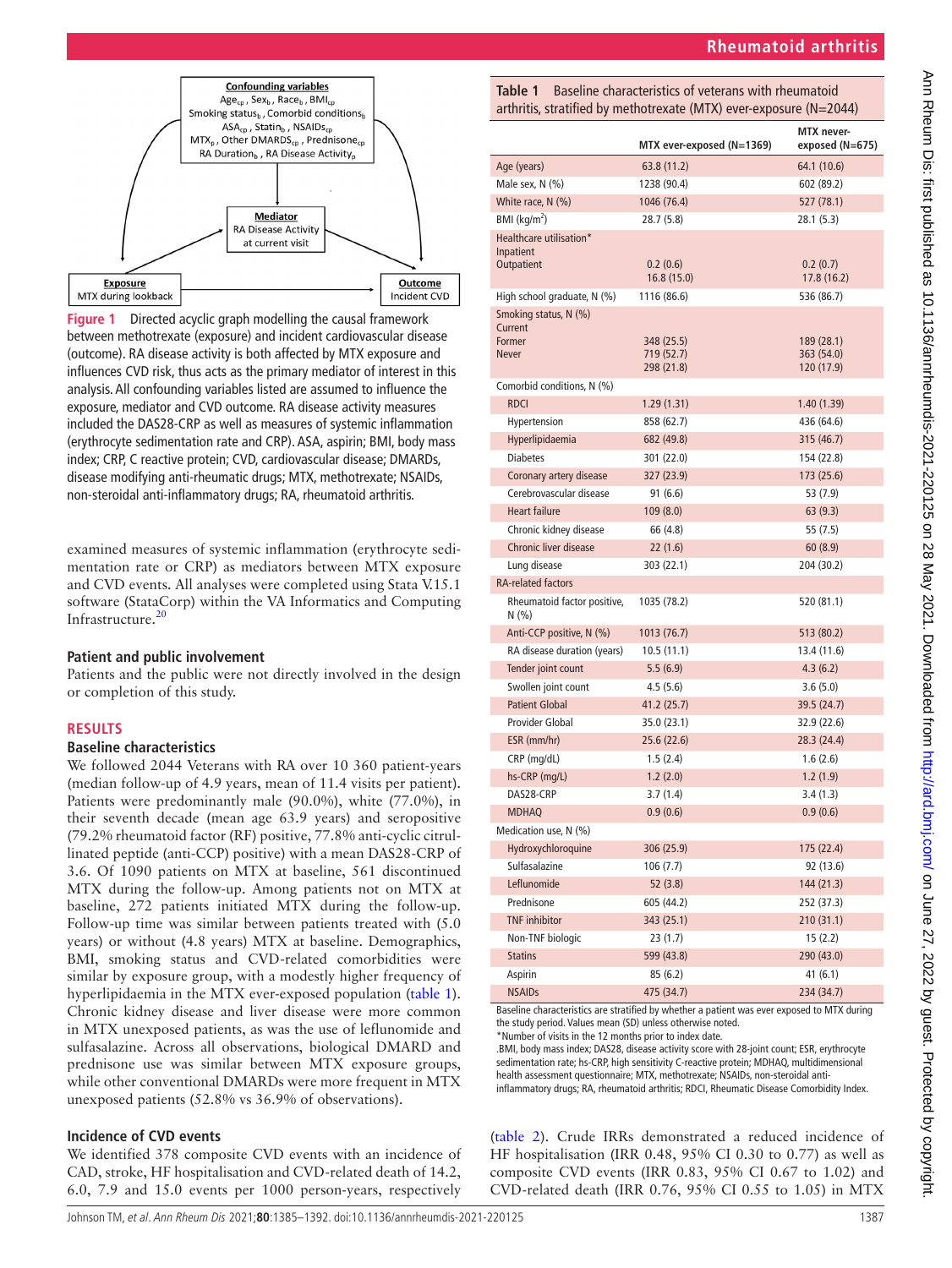| 15012E<br>meracine rates or caraforascalar events in reterans much meanlatold artifitis (per rood person years) |     |                     |                           |                               |                   |                               |  |
|-----------------------------------------------------------------------------------------------------------------|-----|---------------------|---------------------------|-------------------------------|-------------------|-------------------------------|--|
|                                                                                                                 |     |                     |                           | Incidence rates (per 1000 PY) |                   |                               |  |
| Event category*                                                                                                 | N   | Follow-up time (PY) | Mean time to event, years | MTX ever-exposed              | MTX never-exposed | IRR (95% CI)                  |  |
| Composite                                                                                                       | 378 | 10 360              | 3.42                      | 33.05                         | 39.88             | $0.83$ (0.67 to 1.02)         |  |
| HF hospitalisation                                                                                              | 87  | 10 956              | 3.47                      | 5.17                          | 10.66             | $0.48$ (0.30 to 0.77)         |  |
| <b>MACE</b>                                                                                                     | 342 | 10 4 43             | 3.45                      | 30.32                         | 35.14             | $0.86(0.69 \text{ to } 1.07)$ |  |
| CAD                                                                                                             | 151 | 10 605              | 3.08                      | 13.50                         | 14.97             | 0.90 (0.65 to 1.26)           |  |
| <b>Stroke</b>                                                                                                   | 66  | 10 9 34             | 3.36                      | 6.13                          | 5.95              | $1.03$ (0.62 to 1.72)         |  |
| <b>CVD Death</b>                                                                                                | 167 | 11 0 98             | 3.99                      | 13.00                         | 17.03             | $0.76$ (0.55 to 1.05)         |  |

<span id="page-3-0"></span>**Table 2** Incidence rates of cardiovascular events in veterans with rheumatoid arthritis (per 1000 person-years)

Values listed in bold indicate p<0.05.

\*MACE is a composite of outcomes included in CAD, stroke and CVD death. CAD includes acute myocardial infarction, percutaneous coronary intervention or coronary artery bypass.

.CAD, coronary artery disease; CVD, cardiovascular disease; HF, heart failure; IRR, incidence rate ratio; MACE, major adverse cardiovascular event; MTX, methotrexate; PY, person years; RA, rheumatoid arthritis.

exposed patients in unadjusted analyses, although the latter two were not statistically significant. IRRs for MACE, CAD and stroke were not significantly different between MTX exposed and unexposed patients [\(table](#page-3-0) 2).

# **Mtx and CVD risk using MSM**

In MSM including time-varying variables from the current and prior encounter, covariate balance was achieved between exposure groups (SMD <0.1 for all variables). MTX was associated with a reduced risk of composite CVD events (HR 0.76, 95% CI 0.58 to 0.99) and HF-related hospitalisation (HR 0.43, 95% CI 0.24 to 0.77). While MTX was associated with a numeric reduction in MACE (HR 0.82, 95% CI 0.63 to 1.06), CAD (HR 0.84, 95% CI 0.55 to 1.28), stroke (HR 0.72, 95% CI 0.34 to 1.53) and CVD-related death (HR 0.78, 95% CI 0.55 to 1.13), these differences were not statistically significant ([table](#page-3-1) 3).

When stratified by baseline DAS28-CRP, associations between MTX and composite CVD events and MACE were generally numerically stronger among those with moderate to high DAS28-CRP at baseline, though 95% CIs were overlapping ([online supplemental table 3](https://dx.doi.org/10.1136/annrheumdis-2021-220125)). Minimal differential associations between MTX and CVD events were observed based on a hs-CRP cut-off of 2 g/dL at baseline [\(online supplemental table 3\)](https://dx.doi.org/10.1136/annrheumdis-2021-220125). When restricting analyses to those without a history of MACE or HF

<span id="page-3-1"></span>

| <b>Table 3</b> Association of methotrexate use with cardiovascular |
|--------------------------------------------------------------------|
| disease events in veterans with rheumatoid arthritis*              |

| Event categoryt    | HR (95% CI)           | P value |
|--------------------|-----------------------|---------|
| Composite          | $0.76$ (0.58 to 0.99) | 0.04    |
| HF hospitalisation | 0.43 (0.24 to 0.77)   | 0.005   |
| <b>MACE</b>        | 0.82 (0.63 to 1.06)   | 0.12    |
| CAD                | 0.84 (0.55 to 1.28)   | 0.42    |
| <b>Stroke</b>      | 0.72 (0.34 to 1.53)   | 0.39    |
| <b>CVD Death</b>   | 0.79 (0.55 to 1.13)   | 0.19    |

Values listed in bold indicate p<0.05.

\*Marginal structural models adjusting for time-varying age, BMI, RA disease activity, and medication use (prednisone, conventional and biological DMARDs, ASA and NSAIDs). Time-invariant variables assessed at baseline included sex, race, smoking status, RA duration, comorbidities and statin use. Primary analysis includes variables from the current and prior visit into the propensity to receive MTX. †MACE is a composite of CAD, stroke and CVD death. CAD includes acute myocardial infarction, percutaneous coronary intervention or coronary artery bypass.

.ASA, aspirin; BMI, body mass index; CAD, coronary artery disease; CVD, cardiovascular disease; DMARD, disease-modifying anti-rheumatic drug; HF, heart failure; MACE, major adverse cardiovascular event; MTX, methotrexate; NSAIDs, non-steroidal anti-inflammatory drugs; RA, rheumatoid arthritis.

([online supplemental table 4\)](https://dx.doi.org/10.1136/annrheumdis-2021-220125) as well as RA duration  $\lt$  5 years ([online supplemental table 5](https://dx.doi.org/10.1136/annrheumdis-2021-220125)), similar estimates were observed, although this did not reach statistical significance for HF (HR 0.52, 95% CI 0.23 to 1.18). Sensitivity analysis including education, lung disease, and baseline MDHAQ were similar, but less precise (composite HR 0.79, 95% CI 0.59 to 1.05, HF hospitalisation 0.45, 95% CI 0.24 to 0.84) ([online supplemental table](https://dx.doi.org/10.1136/annrheumdis-2021-220125) [6\)](https://dx.doi.org/10.1136/annrheumdis-2021-220125).

# **Mediation analysis of MTX and CVD risk**

In mediation analyses modelling RA disease activity as the primary mediator between MTX exposure and CVD events, indirect effects of MTX on CVD events through modification of RA disease activity were not significant (range HR 0.87–1.06, all ps>0.05, [figure](#page-4-0) 2). Direct effects of MTX were associated with a lower risk of HF hospitalisation (HR 0.41, 95% CI 0.18 to 0.92) and a numeric, but non-significant, reduction in composite CVD events (HR 0.74, 95% CI 0.51 to 1.07). Similarly, secondary analyses did not demonstrate that reductions in inflammatory markers mediated MTX-related CVD risk (range HR 0.91–1.48, [figure](#page-5-0) 3).

# **DISCUSSION**

In this multicentre, prospective cohort of US Veterans with RA, we observed a significantly reduced risk of CVD events associated with MTX use, independent of age, BMI, traditional CVD risk factors, RA disease activity and other RA therapies using state-of-the-art causal inference techniques. To our knowledge, this is among the first studies to demonstrate a greater risk reduction for HF hospitalisations with MTX use compared with CAD and stroke, supporting a potential cardioprotective role of MTX extending beyond atherothrombotic events. While the association of MTX with lower CVD risk in RA has been consistently reported, $3^{3/6}$  whether this is driven primarily by reductions in RA disease activity has not been elucidated. Through mediation analysis, we observed that the cardioprotective effect of MTX was not attributable to modification of disease activity. This suggests that use of MTX may have additional direct cardiovascular benefits in patients with RA that are independent of its role in controlling clinical RA disease activity, though this requires further study.

We estimated that MTX exposed patients carried a 24% lower risk of CVD, similar to prior studies supporting a cardioprotective effect of MTX. $8^{36}$  Non-significant trends suggesting a protective effect against MACE (HR 0.82, 95% CI 0.63 to 1.06) or the MACE components of CAD (HR 0.84, 95% CI 0.55 to 1.28) and stroke (HR 0.72, 95% CI 0.34 to 1.53) are similar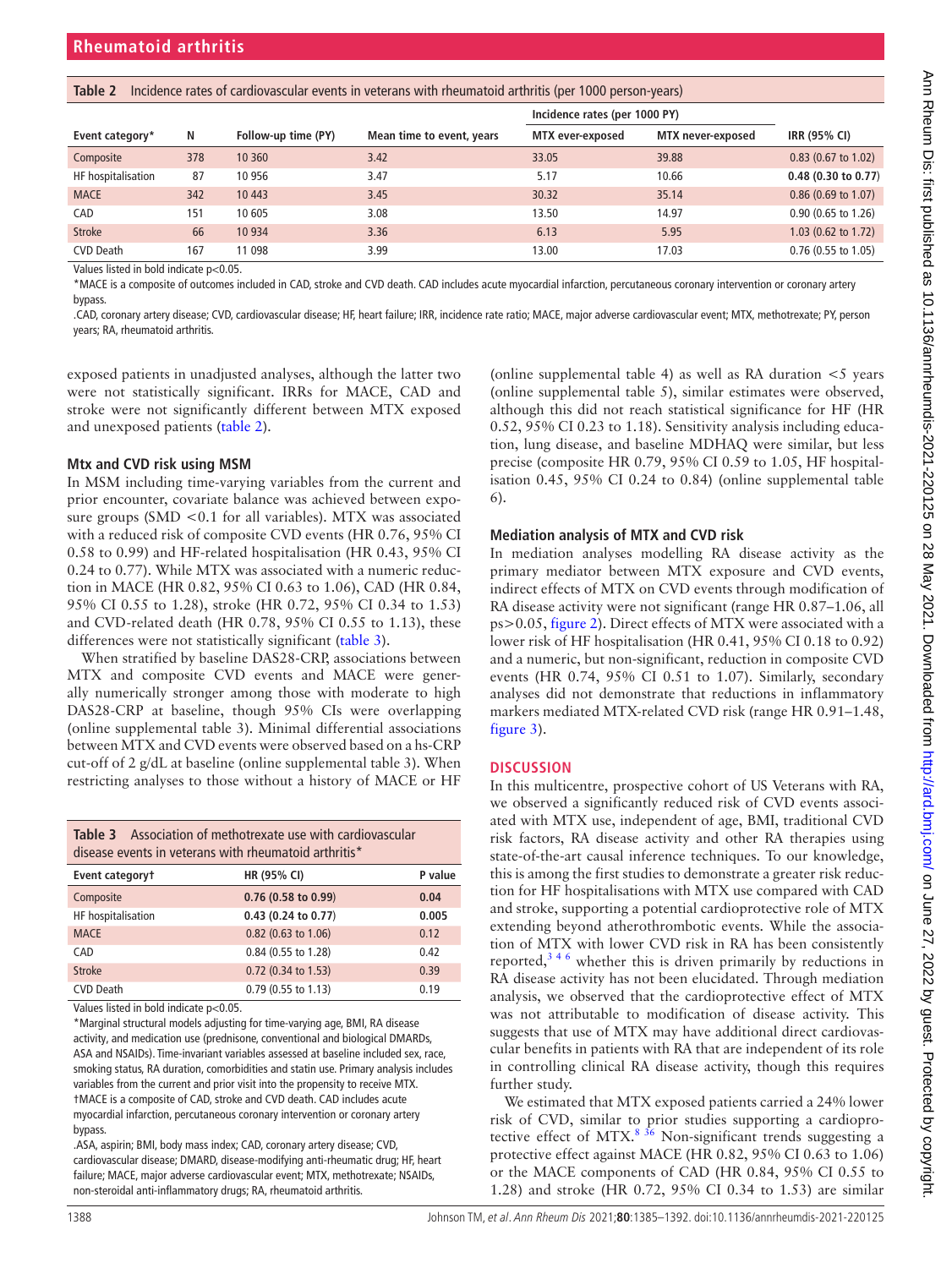

**Figure 2** Forest plot illustrating the natural direct and natural indirect effects of MTX mediated by DAS28-CRP with CVD events using a counterfactual-based mediation analysis abbreviations: CAD, coronary artery disease; CVD, cardiovascular disease; DAS, Disease Activity Score; HF, heart failure; MACE, major adverse cardiovascular event; MTX, methotrexate.

to prior estimates. $8^{36}$  While most prior studies use covariate adjustment in proportional hazards regression models, their adjustment for time-varying covariates that confound MTX use is limited. We used MSM, an approach that more accurately accounts for time-varying variables that influence the propensity to receive MTX and develop CVD events. $31$  Importantly, this represents a novel methodological approach in addressing this high-impact clinical question.

Patients with RA are at a 20%–50% increased risk of HF referent to the general population, independent of ischaemic heart disease and suffer higher mortality rates after HF diagnosis.<sup>5 37–42</sup> Given the chronic nature of HF often complicated by recurrent hospitalisations, poorly controlled HF poses a substantial burden to patients and healthcare systems.<sup>43</sup> Effective prevention and management of HF in patients with RA could yield considerable benefits in this population. Initial case–control and cohort studies in RA demonstrated a 20%–50% reduction in HF risk associated with MTX use.[12 13 37](#page-6-6) Our study builds on these findings, demonstrating a 57% lower risk of HF hospitalisation in those with MTX exposure in a large, multicentre, prospective RA cohort while accounting for longitudinal RA disease activity and other DMARD use. When restricting to those without HF at enrolment, a similar, but less precise, reduction in new-onset HF was seen [\(online supplemental table 4\)](https://dx.doi.org/10.1136/annrheumdis-2021-220125).

Mechanisms underpinning CVD risk in RA are multifactorial, including traditional CVD risk factors, RA disease activity, systemic inflammation, lipoprotein dysfunction, endothelial dysfunction and oxidative stress.<sup>44</sup> We demonstrated that indirect effects of MTX through modification of RA disease activity and systemic inflammation did not mediate CVD risk reduction in this cohort. Our findings suggest potential benefit of MTX in the context of CVD risk management beyond its important role of improving disease activity, particularly as it relates to reducing

<span id="page-4-0"></span>HF hospitalisations. Supporting this, a previous study of patients initiating biological DMARDs demonstrated a 24% lower risk of incident CVD in those on concomitant MTX.<sup>45</sup> Continued research is warranted to elucidate direct effects of MTX, such as improvements in lipoprotein and endothelial function,  $14-17$ on CVD outcomes in RA. Although not observed as an indirect effect from MTX in this study, evidence linking disease activity with CVD risk necessitates tight control of RA for lowering CVD risk.

The effect of antirheumatic drugs on CVD risk in non-RA patients is of increasing interest.<sup>[34 46](#page-7-3)</sup> Whether MTX-related mechanisms might translate to effective CVD prevention outside of RA was investigated in the Cardiovascular Inflammation Reduction Trial.<sup>7</sup> In non-RA patients with prior CAD, low-dose MTX treatment did not reduce CVD events compared with placebo. These findings may relate to the inclusion of patients without high levels of systemic inflammation, $\frac{7}{7}$  $\frac{7}{7}$  $\frac{7}{7}$  though in our study baseline hs-CRP minimally influenced the association between MTX and CVD events. RA likely portends a more complex inflammatory milieu than the non-RA population, thus, it remains unclear whether a specific inflammatory phenotype in the non-RA population might receive CVD benefit from MTX.

There are limitations to this study. This is an older, malepredominant cohort of US Veterans, which may limit generalisability of these findings. Sample size did not allow for a new-user, active-comparator design, thus changes in disease activity related to MTX may be underestimated and further study is required to specifically compare the observed CVD benefits of MTX, alone or in combination, with other DMARD regimens. As in any observational study, residual confounding is possible and manifests as a direct effect in mediation analyses, which must be considered when interpreting a causal link between MTX and CVD risk. While longitudinal measures allowed for robust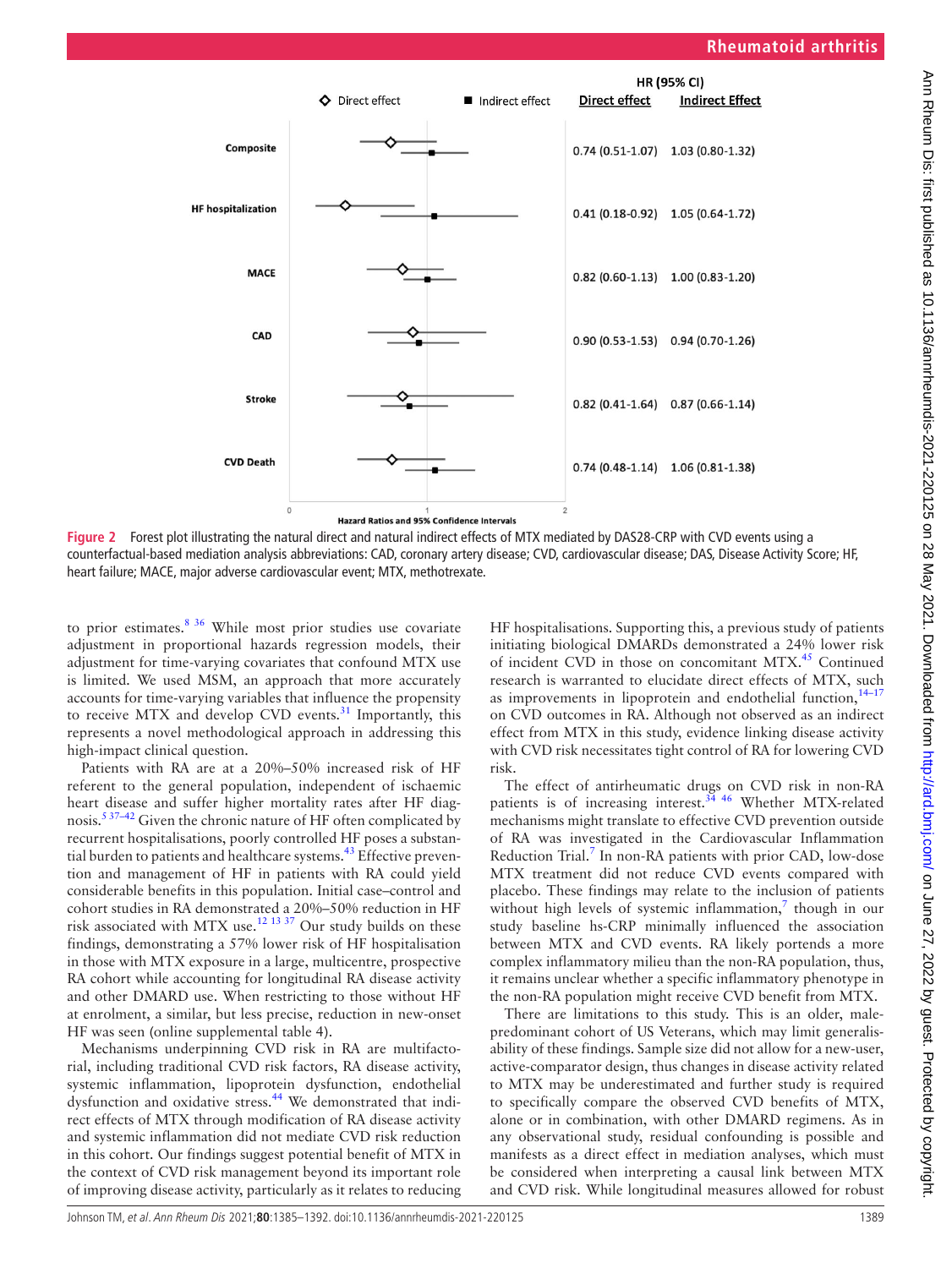

**Figure 3** Forest plot illustrating the natural direct and natural indirect effects of MTX with cardiovascular disease events mediated by CRP (A) and ESR (B) using a counterfactual-based mediation analysis. CAD, coronary artery disease; CRP, C reactive protein; CVD, cardiovascular disease; ESR, erythrocyte sedimentation rate; HF, heart failure; MACE, major adverse cardiovascular event; MTX, methotrexate.

assessment of indirect effects of MTX through modification of disease activity, additional studies could explore the contribution of alternative mediators to CVD risk reduction with MTX use, such as reduced glucocorticoid dose. Additionally, folic acid supplementation may lead to modest reductions in atherothrombotic CVD, $47$  although this has not been shown to affect HF risk. Though time-varying data were available for many variables, smoking status, statin use and comorbid conditions were available only at baseline. As this is an older population with a high degree of established comorbidity, the new incidence of traditional CVD comorbidities during follow-up has been shown

<span id="page-5-0"></span>to be relatively infrequent in this cohort.<sup>48</sup> Left truncation of our cohort limits the ability to account for accumulated RA disease activity and DMARD exposure prior to index, though including surrogate measures of prior RA disease activity including RA duration, DMARD (both conventional and biologic) and prednisone exposure, as well as MDHAQ did not substantially affect results. Because we relied on administrative data to identify CVD events, an event outside of the VA may be missed, though efforts were made to systematically minimise outcome misclassification by identifying new outpatient diagnoses and validating events through medical record review.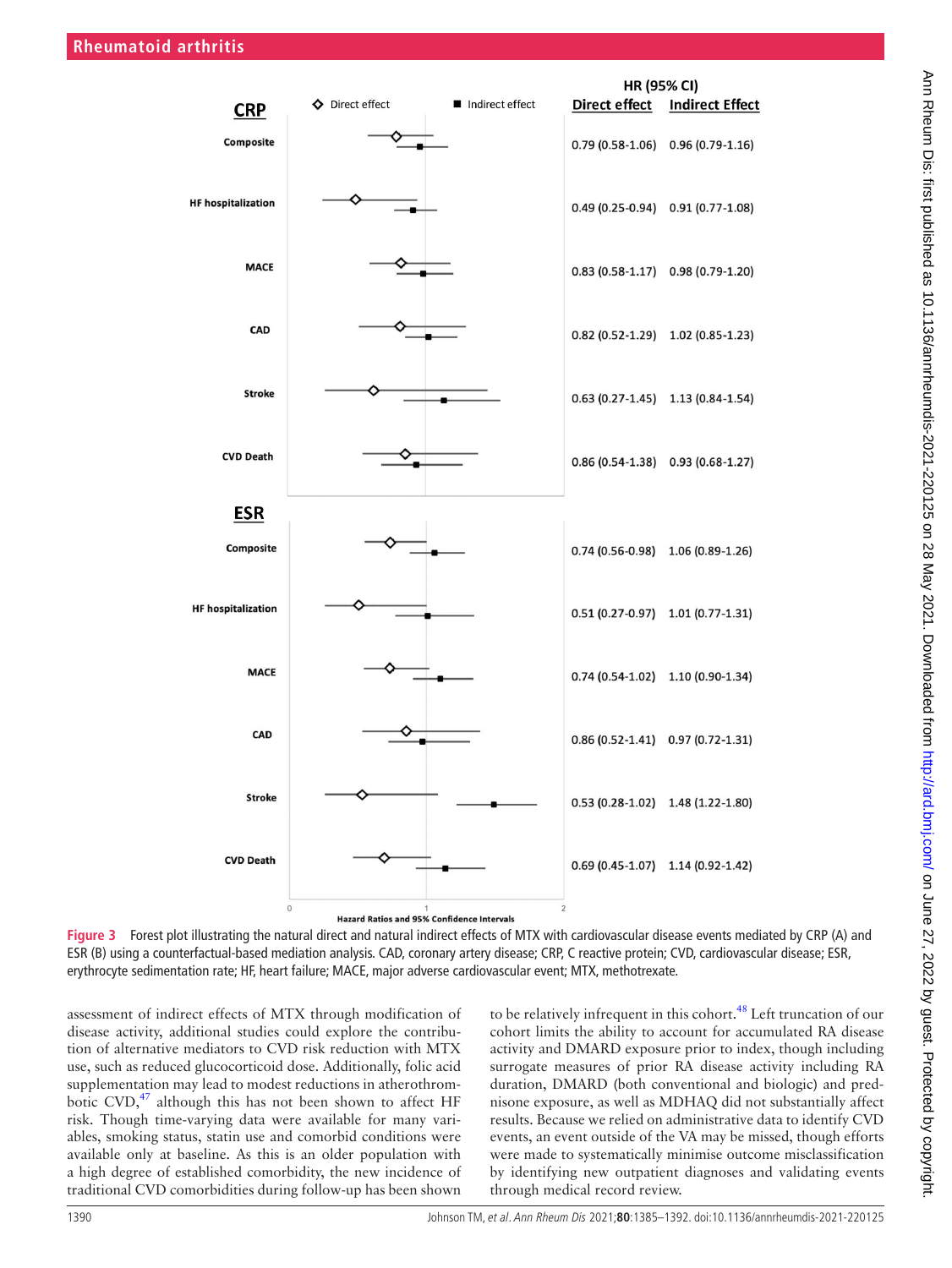Causal inference methodology is rapidly evolving, offering means for more robust estimates of treatment effects and disease and/or treatment mechanisms in the observational setting. The use of propensity score-based methods is increasing, particularly in pharmacoepidemiological studies.<sup>[49](#page-7-10)</sup> There remains underutilisation of MSM and causal mediation analyses in longitudinal observational studies of rheumatic diseases. Continued implementation of these methods in epidemiological studies is needed to improve the validity of study findings and to elucidate the mechanisms underlying observed associations.

In conclusion, MTX exposure was associated with a 24% reduced risk of CVD events including a 57% reduced risk of HF hospitalisation in a large RA registry linked to national VA data. These cardioprotective effects were not attributable to indirect effects through modification of RA disease activity or systemic inflammation. These data suggest MTX may offer CVD benefit, particularly in HF, beyond its role in reducing RA disease activity, and these roles should be especially considered in RA patients at high risk of CVD.

# **Author affiliations**

<sup>1</sup>Medicine & Research Service, VA Nebraska-Western Iowa Health Care System, Omaha, Nebraska, USA

<sup>2</sup>Department of Internal Medicine, Division of Rheumatology, University of Nebraska Medical Center, Omaha, Nebraska, USA

<sup>3</sup>Department of Biostatistics, University of Nebraska Medical Center, Omaha, Nebraska, USA

4 Department of Medicine, Division of Rheumatology, University of Pennsylvania Perelman School of Medicine, Philadelphia, Pennsylvania, USA

<sup>5</sup>Rheumatology, Corporal Michael J Crescenz VA Medical Center, Philadelphia, Pennsylvania, USA

<sup>6</sup>Rheumatology, VA Salt Lake City Health Care System, Salt Lake City, Utah, USA <sup>7</sup>Department of Medicine, Division of Rheumatology, University of Utah Medical Center, Salt Lake City, Utah, USA

<sup>8</sup>Rheumatology, VA Boston Healthcare System, West Roxbury, Massachusetts, USA <sup>9</sup>Department of Internal Medicine, Division of Cardiology, University of Nebraska Medical Center, Omaha, Nebraska, USA

**Acknowledgements** Work supported by Centre of Excellence for Suicide Prevention, Joint Department of Veterans Affairs and Department of DefenseDefence Mortality Data Repository—National Death Index

**Contributors** TMJ, TRM and BRE designed the study. TMJ, JFB, PR, BS, TRM and BRE were responsible for acquisition of data. TMJ, HRS, PR, CZ and BRE analysed the data. All authors were responsible for interpretation of the data and for drafting, revising and approving the final submitted manuscript.

**Funding** TMJ was supported by a Rheumatology Research Foundation Resident Research Preceptorship. TRM is supported by a VA Merit Award (BX004600) and grants from the Rheumatology Research Foundation and the National Institutes of Health: National Institute of General Medical Sciences (U54GM115458), National Institute on Alcohol Abuse and Alcoholism (R25AA020818) and National Institute of Arthritis and Musculoskeletal and Skin Diseases (2P50AR60772). BRE is supported by a Rheumatology Research Foundation Scientist Development Award and the VA (CX002203).

**Disclaimer** The views expressed in this article are those of the authors and do not necessarily reflect the position or policy of the Department of Veterans Affairs or the United States government.

**Competing interests** MDG receives grant support from Bristol Myers Squibb for unrelated work.

**Patient consent for publication** Not required.

**Ethics approval** Each individual site has institutional review board approval.

**Provenance and peer review** Not commissioned; externally peer reviewed.

**Data availability statement** Data are available on reasonable request from the VA Rheumatoid Arthritis Registry and Biorepository after obtaining the required ethical approval.

**Supplemental material** This content has been supplied by the author(s). It has not been vetted by BMJ Publishing Group Limited (BMJ) and may not have been peer-reviewed. Any opinions or recommendations discussed are solely those of the author(s) and are not endorsed by BMJ. BMJ disclaims all liability and responsibility arising from any reliance placed on the content. Where the content includes any translated material, BMJ does not warrant the accuracy and reliability of the translations (including but not limited to local regulations, clinical guidelines, terminology, drug names and drug dosages), and is not responsible for any error and/or omissions arising from translation and adaptation or otherwise.

#### **ORCID iDs**

Tate M Johnson<http://orcid.org/0000-0003-0335-4157> Ted R Mikuls <http://orcid.org/0000-0002-0897-2272> Bryant R England <http://orcid.org/0000-0002-9649-3588>

# **REFERENCES**

- <span id="page-6-0"></span>1 England BR, Sayles H, Michaud K, et al. Cause-Specific mortality in male US veterans with rheumatoid arthritis. [Arthritis Care Res](http://dx.doi.org/10.1002/acr.22642) 2016;68:36-45.
- 2 Sokka T, Abelson B, Pincus T. Mortality in rheumatoid arthritis: 2008 update. Clin Exp [Rheumatol](http://www.ncbi.nlm.nih.gov/pubmed/19026144) 2008;26:S35–61.
- <span id="page-6-1"></span>3 Aviña-Zubieta JA, Choi HK, Sadatsafavi M, et al. Risk of cardiovascular mortality in patients with rheumatoid arthritis: a meta-analysis of observational studies. Arthritis [Rheum](http://dx.doi.org/10.1002/art.24092) 2008;59:1690–7.
- 4 Avina-Zubieta JA, Thomas J, Sadatsafavi M, et al. Risk of incident cardiovascular events in patients with rheumatoid arthritis: a meta-analysis of observational studies. [Ann Rheum Dis](http://dx.doi.org/10.1136/annrheumdis-2011-200726) 2012;71:1524–9.
- <span id="page-6-15"></span>5 Løgstrup BB, Ellingsen T, Pedersen AB, et al. Cardiovascular risk and mortality in rheumatoid arthritis compared with diabetes mellitus and the general population. [Rheumatology](http://dx.doi.org/10.1093/rheumatology/keaa374) 2021;60:1400–9.
- <span id="page-6-2"></span>6 Solomon DH, Karlson EW, Rimm EB, et al. Cardiovascular morbidity and mortality in women diagnosed with rheumatoid arthritis. *[Circulation](http://dx.doi.org/10.1161/01.CIR.0000054612.26458.B2)* 2003;107:1303-7.
- <span id="page-6-3"></span>7 Ridker PM, Everett BM, Pradhan A, et al. Low-Dose methotrexate for the prevention of atherosclerotic events. [N Engl J Med](http://dx.doi.org/10.1056/NEJMoa1809798) 2019;380:752-62.
- <span id="page-6-4"></span>8 Roubille C, Richer V, Starnino T, et al. The effects of tumour necrosis factor inhibitors, methotrexate, non-steroidal anti-inflammatory drugs and corticosteroids on cardiovascular events in rheumatoid arthritis, psoriasis and psoriatic arthritis: a systematic review and meta-analysis. [Ann Rheum Dis](http://dx.doi.org/10.1136/annrheumdis-2014-206624) 2015;74:480-9.
- <span id="page-6-5"></span>9 Ajeganova S, de Faire U, Jogestrand T, et al. Carotid atherosclerosis, disease measures, oxidized low-density lipoproteins, and atheroprotective natural antibodies for cardiovascular disease in early rheumatoid arthritis -- an inception cohort study. J [Rheumatol](http://dx.doi.org/10.3899/jrheum.111334) 2012;39:1146–54.
- 10 Davis LA, Cannon GW, Pointer LF, et al. Cardiovascular events are not associated with MTHFR polymorphisms, but are associated with methotrexate use and traditional risk factors in US veterans with rheumatoid arthritis. [J Rheumatol](http://dx.doi.org/10.3899/jrheum.121012) 2013;40:809-17.
- 11 Widdifield J, Abrahamowicz M, Paterson JM, et al. Associations between methotrexate use and the risk of cardiovascular events in patients with Elderly-onset rheumatoid arthritis. [J Rheumatol](http://dx.doi.org/10.3899/jrheum.180427) 2019;46:467–74.
- <span id="page-6-6"></span>12 Bernatsky S, Hudson M, Suissa S. Anti-Rheumatic drug use and risk of hospitalization for congestive heart failure in rheumatoid arthritis. [Rheumatology](http://dx.doi.org/10.1093/rheumatology/keh610) 2005;44:677-80.
- 13 Myasoedova E, Crowson CS, Nicola PJ, et al. The influence of rheumatoid arthritis disease characteristics on heart failure. [J Rheumatol](http://dx.doi.org/10.3899/jrheum.100979) 2011;38:1601-6.
- <span id="page-6-7"></span>14 Reiss AB, Carsons SE, Anwar K, et al. Atheroprotective effects of methotrexate on reverse cholesterol transport proteins and foam cell transformation in human THP-1 monocyte/macrophages. [Arthritis Rheum](http://dx.doi.org/10.1002/art.24040) 2008;58:3675–83.
- 15 Ronda N, Greco D, Adorni MP, et al. Newly identified antiatherosclerotic activity of methotrexate and adalimumab: complementary effects on lipoprotein function and macrophage cholesterol metabolism. [Arthritis Rheumatol](http://dx.doi.org/10.1002/art.39039) 2015;67:1155–64.
- 16 Thornton CC, Al-Rashed F, Calay D, et al. Methotrexate-mediated activation of an AMPK-CREB-dependent pathway: a novel mechanism for vascular protection in chronic systemic inflammation. [Ann Rheum Dis](http://dx.doi.org/10.1136/annrheumdis-2014-206305) 2016;75:439–48.
- 17 Zimmerman MC, Clemens DL, Duryee MJ, et al. Direct antioxidant properties of methotrexate: inhibition of malondialdehyde-acetaldehyde-protein adduct formation and superoxide scavenging. [Redox Biol](http://dx.doi.org/10.1016/j.redox.2017.07.018) 2017;13:588-93.
- <span id="page-6-8"></span>18 Mikuls TR, Reimold A, Kerr GS, et al. Insights and implications of the Va rheumatoid arthritis registry. [Fed Pract](http://www.ncbi.nlm.nih.gov/pubmed/30766061) 2015;32:24-9.
- <span id="page-6-9"></span>19 Arnett FC, Edworthy SM, Bloch DA, et al. The American rheumatism association 1987 revised criteria for the classification of rheumatoid arthritis. [Arthritis Rheum](http://dx.doi.org/10.1002/art.1780310302) 1988;31:315–24.
- <span id="page-6-10"></span>20 , 2014. Available: [http://www.hsrd.research.va.gov/for\\_researchers/vinci/cdw.cfm](http://www.hsrd.research.va.gov/for_researchers/vinci/cdw.cfm)  [Accessed cited 2018 November 21].
- <span id="page-6-11"></span>21 Cannon GW, Mikuls TR, Hayden CL, et al. Merging Veterans Affairs rheumatoid arthritis registry and pharmacy data to assess methotrexate adherence and disease activity in clinical practice. [Arthritis Care Res](http://dx.doi.org/10.1002/acr.20629) 2011;63:1680–90.
- <span id="page-6-12"></span>22 England BR, Sayles H, Mikuls TR, et al. Validation of the rheumatic disease comorbidity index. [Arthritis Care Res](http://dx.doi.org/10.1002/acr.22456) 2015;67:865–72.
- <span id="page-6-13"></span>23 Baker JF, Billig E, Michaud K, et al. Weight loss, the obesity paradox, and the risk of death in rheumatoid arthritis. [Arthritis Rheumatol](http://dx.doi.org/10.1002/art.39136) 2015;67:1711-7.
- <span id="page-6-14"></span>24 Davis LA, Mann A, Cannon GW, et al. Validation of diagnostic and procedural codes for identification of acute cardiovascular events in US veterans with rheumatoid arthritis. **[EGEMS](http://dx.doi.org/10.13063/2327-9214.1023)** 2013:1:8.
- 25 Floyd JS, Blondon M, Moore KP, et al. Validation of methods for assessing cardiovascular disease using electronic health data in a cohort of veterans with diabetes. [Pharmacoepidemiol Drug Saf](http://dx.doi.org/10.1002/pds.3921) 2016;25:467-71.